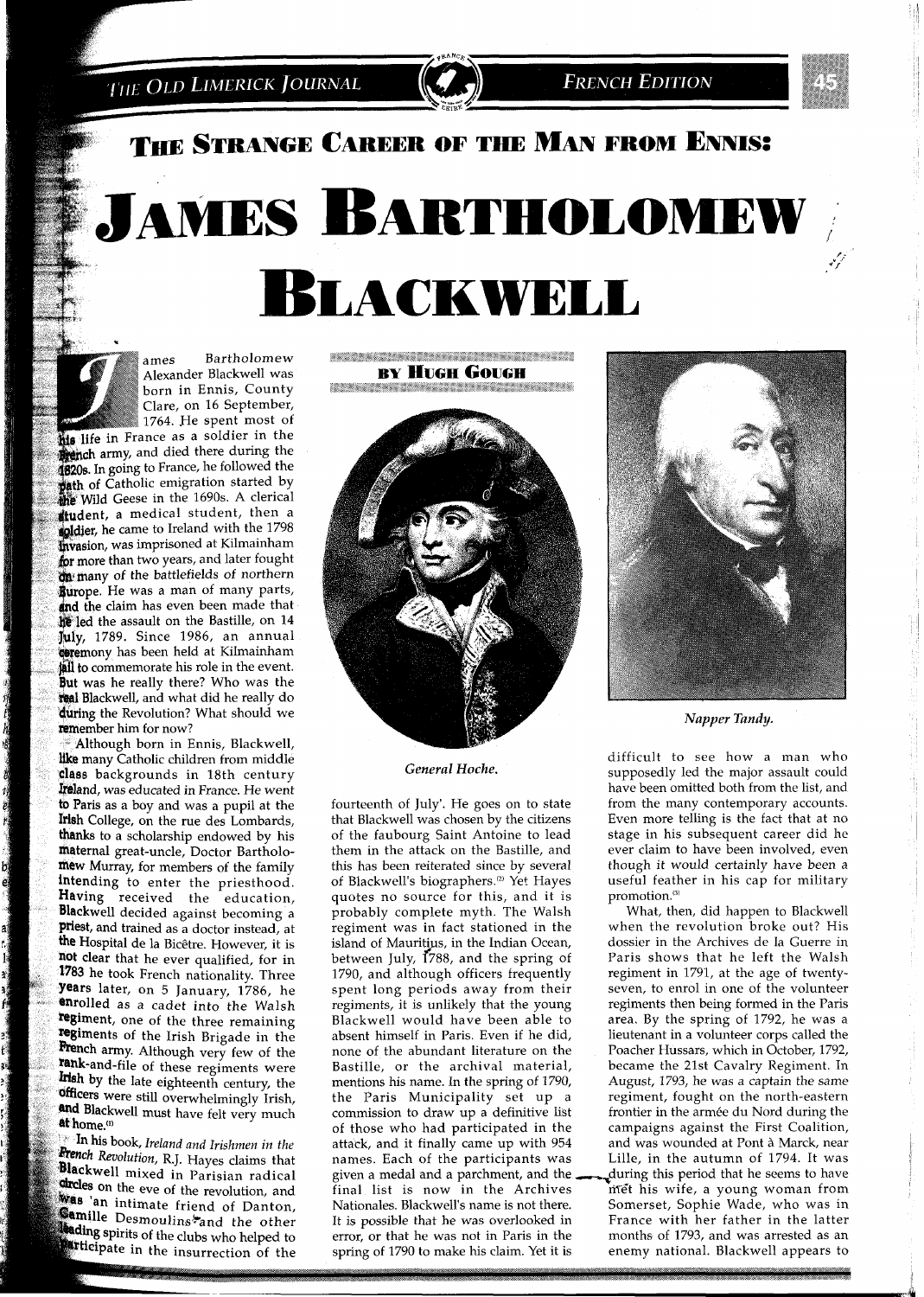

## **THE OLD LIMERICK JOURNAL**

have attended her trial, acting as interpreter for herself and her father. He fell in love, and married her shortly afterwards.'" We have a description of him at around this time, from an English secret agent in Paris. He was 5' 10" high, with grey eyes, a sandy moustache, a long nose, high forehead and pointed chin. He took copious amounts of snuff, and spoke fluent French.

Until 1798, Blackwell remained a captain, at a time when rapid promotion was available for talented officers because of the rapid growth in the size of French armies. Blackwell missed out on promotion,'but in the spring of 1798 he began to show an interest in Irish affairs. On 17 March, he attended a St. Patrick's Day banquet in Paris, in the company of Tom Paine, Napper Tandy, and the celebrated Irish general, Charles Kilmaine. He struck up a friendship with Tandy, who visited his home frequently and was a great admirer of his wife. It was probably Tandy who persuaded him to volunteer for the expedition of 1798, for in early September he set sail from Dunkirk, in the *Anacrion,* bound for the coast of Donegal. Before embarking, he had persuaded the Naval Minister, Bruix, to grant him the rank of lieutenantcolonel, arguing that it was the only way of providing him with sufficient authority for his expedition:

*Ambition has always been alien to my heart; but I fear that my relatives and friends would have a poor idea of me, or could believe me to be a poor citizen, if I were to arrive with the grade of captain, a grade which I had six years ago, while several of my compatriots will arrive with superior grades, without ever having served a day in the army. In Ireland, one's rank counts for a great deal* ...

The *Anacréon*, with Blackwell, Tandy and a detachment of troops on board, arrived off Rutlin Island in mid-September, 1798, shortly after Humbert's defeat at Ballinamuck. The two men went ashore on Rutlin Island and occupied the postmaster's house; but, on learning of Humbert's defeat, they re-embarked an set sail again for France. According to Blackwell, Tandy was so drunk that he had to be carried back onto the boat; but this may be malicious gossip, for the two men had begun to quarrel and their former friendship was soon to collapse in mutual acrimony.<sup>(5)</sup>

Affairs now turned from bad to worse, for the *Anacréon* was hit by heavy winds on the return journey to France and forced into the port of Bergen in Norway. Tandy and Blackwell feared that the British navy might capture them if they resumed their journey to France, so they decided to return by the overland route. The French consul in Bergen fitted them out with disguises, and Blackwell pretended to be an American, using the name of Mr. Blackfirst. He left Bergen, with Tandy, on 2 October, and set out for Hamburg which had for several years



**FRENCH EDITION** 

Kilmainham Jail doorway.

been a port of entry for Irish refugees making their way to France. However, the British plenipotentiary in Hamburg, Sir James Craufurd, was tipped off about their identity, and on the night after their arrival, 22 November, 1798, he had them arrested. Blackwell appears to have drawn his sword to resist arrest, but was quickly overpowered.

The arrest caused an international incident. The British government claimed that both men were British subjects, wanted on treason charges. The French claimed that they were French army officers who should be released and allowed to return home. Hamburg was<br>diplomatically neutral and wanted the whole affair to go away, but two of Britain's allies, Russia and Prussia, put heavy pressure on the authorities to extradite Tandy and Blackwell and, on 1 October, 1799, they were finally put on

the sloop, *Xenophen,* bound for Engla Blackwell had by now spent almos eleven months in prison and, apart from<br>one abortive escape attempt, had while away the time by trying to lean German.<sup>(6)</sup>

The *Xenophen* docked in Sheerness 29 October, 1799, and Blackwell wa taken to Dublin. He arrived there on November, 1799, and was committed' Kilmainham to await trial. According t the Bow Street officer who accompanied him, he complained during the journe of his contempt for Tandy, and  $\cdot$ disgust with the 1798 expedition. (Lecky v, 71, quoting examination of Peter Perry Bow Street officer, 5 November, 1799, ISPO). Certainly, once he arrived if Kilmainham, he quarreled with Tandy demanded that he be allowed to din alone, complained about the food, and persuaded the prison doctor that h

ed spe ealth. a pri  $dy$  conti the p vinced an inve oyster manded cated t en this sckery a <sub>o</sub>m, Sho gle rool lective c  $\epsilon$ Throug ackwell **en**ch citi phia, wl ance, a rtland king for leased ar ffer the T  $1802.$ giment ma not a teutenant wen fo Weverthele md of 180 new Irish **ffer** the England. Morlaix in **of** lieuter and Black **Decembe battalion** later, he w **after** qua **officer**, O promotic general. **Was** tran regiment. <sup>-</sup>In 180 campaigi **Was** wou October, Februar rewarded of Hone eighteer German d'escadro and his 1 Was dia tubercul tecomm Warmer Went or returned **Bee** activ Posted Alsace, lever h n 1818 **Aptain**, Dur ckw ual mer